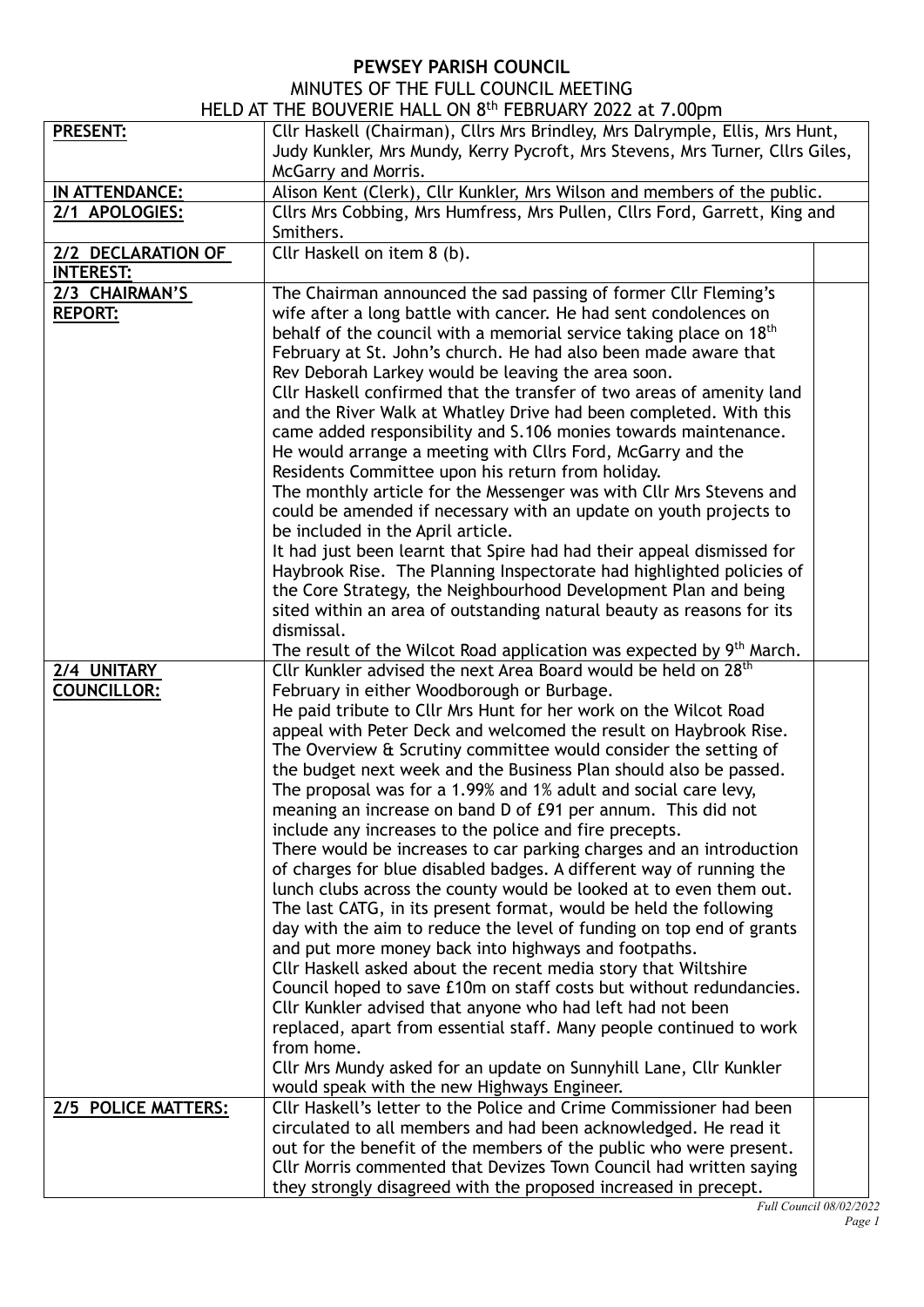|                            | Cllr Morris proposed that if an adequate response had not been<br>received by the time of the Area Board, the Council should share<br>with local media, seconded Cllr McGarry, 12 for, 1 abstention.<br>Speedwatch: Cllr Mrs Humfress was not present to report. |           |
|----------------------------|------------------------------------------------------------------------------------------------------------------------------------------------------------------------------------------------------------------------------------------------------------------|-----------|
| 2/6 MINUTES OF THE         | All being in agreement, the minutes of the meeting held on 11 <sup>th</sup>                                                                                                                                                                                      |           |
| <b>LAST MEETING:</b>       | January were signed as a true record, by the Chairman.                                                                                                                                                                                                           |           |
| 2/7 ADOPTION OF            | Cllr Mrs Hunt proposed acceptance of the minutes of the Planning                                                                                                                                                                                                 |           |
| MINUTES SINCE LAST         | Committee meeting held on 22 <sup>nd</sup> December, seconded Cllr Morris, all                                                                                                                                                                                   |           |
| <b>MEETING:</b>            | in favour.                                                                                                                                                                                                                                                       |           |
|                            | Cllr McGarry proposed acceptance of the minutes of the Environment                                                                                                                                                                                               |           |
|                            | Committee meeting held on 1 <sup>st</sup> December, seconded Cllr Morris, all in                                                                                                                                                                                 |           |
|                            | favour.                                                                                                                                                                                                                                                          |           |
| 2/8 FINANCE:               | a) Balance in Current account £80,643.35 Instant Reserve account                                                                                                                                                                                                 |           |
|                            | £46,751.85, Lloyds Business Account £60,741.00, Nationwide Savings                                                                                                                                                                                               |           |
|                            | Account £85,168.52, Cambridge Building Society £85,000.00, Unity                                                                                                                                                                                                 |           |
|                            | Trust Savings Account £85,000.                                                                                                                                                                                                                                   |           |
|                            | The funds from Wiltshire Council for Whatley Drive would be                                                                                                                                                                                                      |           |
|                            | received imminently.                                                                                                                                                                                                                                             |           |
|                            | b) Payments, as listed were proposed for approval by Cllr Mrs                                                                                                                                                                                                    |           |
|                            | Stevens, seconded Cllr Morris, all in favour.                                                                                                                                                                                                                    |           |
|                            | c) There were no quotations for acceptance.                                                                                                                                                                                                                      |           |
|                            | d) Petty Cash - opening balance £39.45, no expenditure in the                                                                                                                                                                                                    |           |
|                            | month.                                                                                                                                                                                                                                                           |           |
| 2/9 ADOPTION OF            | Cllr Haskell and the Clerk had reviewed the Standing Orders with the                                                                                                                                                                                             |           |
| <b>STANDING ORDERS AND</b> | amendments circulated prior to the meeting. Cllr Haskell proposed                                                                                                                                                                                                |           |
| <b>REVIEW OF TERMS OF</b>  | them for adoption, seconded Cllr Morris, all in favour.                                                                                                                                                                                                          | <b>MH</b> |
| <b>REFERENCE:</b>          | The Clerk reminded the Chairs to review the Committee Terms of                                                                                                                                                                                                   | LS.       |
|                            | Reference.                                                                                                                                                                                                                                                       | <b>JF</b> |
| 2/10 YOUTH PROJECTS:       | Informal notes and a report from Cllr Ellis had been circulated to all                                                                                                                                                                                           |           |
|                            | members prior to the meeting.                                                                                                                                                                                                                                    |           |
|                            | Cllr Kunkler hoped that the Blue Bus, supplied with a youth worker,                                                                                                                                                                                              |           |
|                            | could visit Pewsey in the coming weeks. Community First (Youth                                                                                                                                                                                                   |           |
|                            | Action Wiltshire) continued to engage with the young people and                                                                                                                                                                                                  |           |
|                            | their families and would also assist with training and relevant                                                                                                                                                                                                  |           |
|                            | checks. The rescheduled disco would take place on 25 <sup>th</sup> February.                                                                                                                                                                                     |           |
|                            | Applications would be to the Local Youth Network as projects                                                                                                                                                                                                     |           |
|                            | progressed.                                                                                                                                                                                                                                                      |           |
|                            | Cllr Mrs Stevens asked how much the bus sessions cost, Cllr Ellis                                                                                                                                                                                                |           |
|                            | confirmed it was £400 with initial funding coming from the LYN once                                                                                                                                                                                              |           |
|                            | availability and outcome was known. Various ideas would be tried to                                                                                                                                                                                              |           |
|                            | see what does and does not work locally. Cllr Haskell was very                                                                                                                                                                                                   |           |
|                            | pleased with progress however, he asked for social media posts to be                                                                                                                                                                                             |           |
|                            | carefully worded, ensuring that events could be delivered. An exit                                                                                                                                                                                               |           |
|                            | policy would need to be in place if the former police station was                                                                                                                                                                                                |           |
|                            | used.                                                                                                                                                                                                                                                            |           |
|                            | Mrs Wilson advised that if LYN funding was to be applied for, do it                                                                                                                                                                                              |           |
|                            | once rather than piecemeal as it was easier in the long run.                                                                                                                                                                                                     |           |
| 2/11 WHEELED SPORTS:       | Cllr Mrs Hunt advised that the acoustic report had been received and                                                                                                                                                                                             |           |
|                            | the Wiltshire Council Environmental Health officer had agreed to                                                                                                                                                                                                 |           |
|                            | review the original report by MACH. It was anticipated that no one at                                                                                                                                                                                            |           |
|                            | Wiltshire Council would be entirely able to agree with the view of the                                                                                                                                                                                           |           |
|                            | Parish Councils' consultant. The Campus and Broomcroft Road                                                                                                                                                                                                      |           |
|                            | remained the only potential sites. The consultant had visited other                                                                                                                                                                                              |           |
|                            | parks in Bath and Bristol as well as pump tracks which had a tarmac,                                                                                                                                                                                             |           |
|                            | rather than concrete, surface. The use of rails and the board base                                                                                                                                                                                               |           |
|                            | hitting something hard makes the noise so more curves and concrete                                                                                                                                                                                               |           |
|                            | construction would be considered.                                                                                                                                                                                                                                |           |